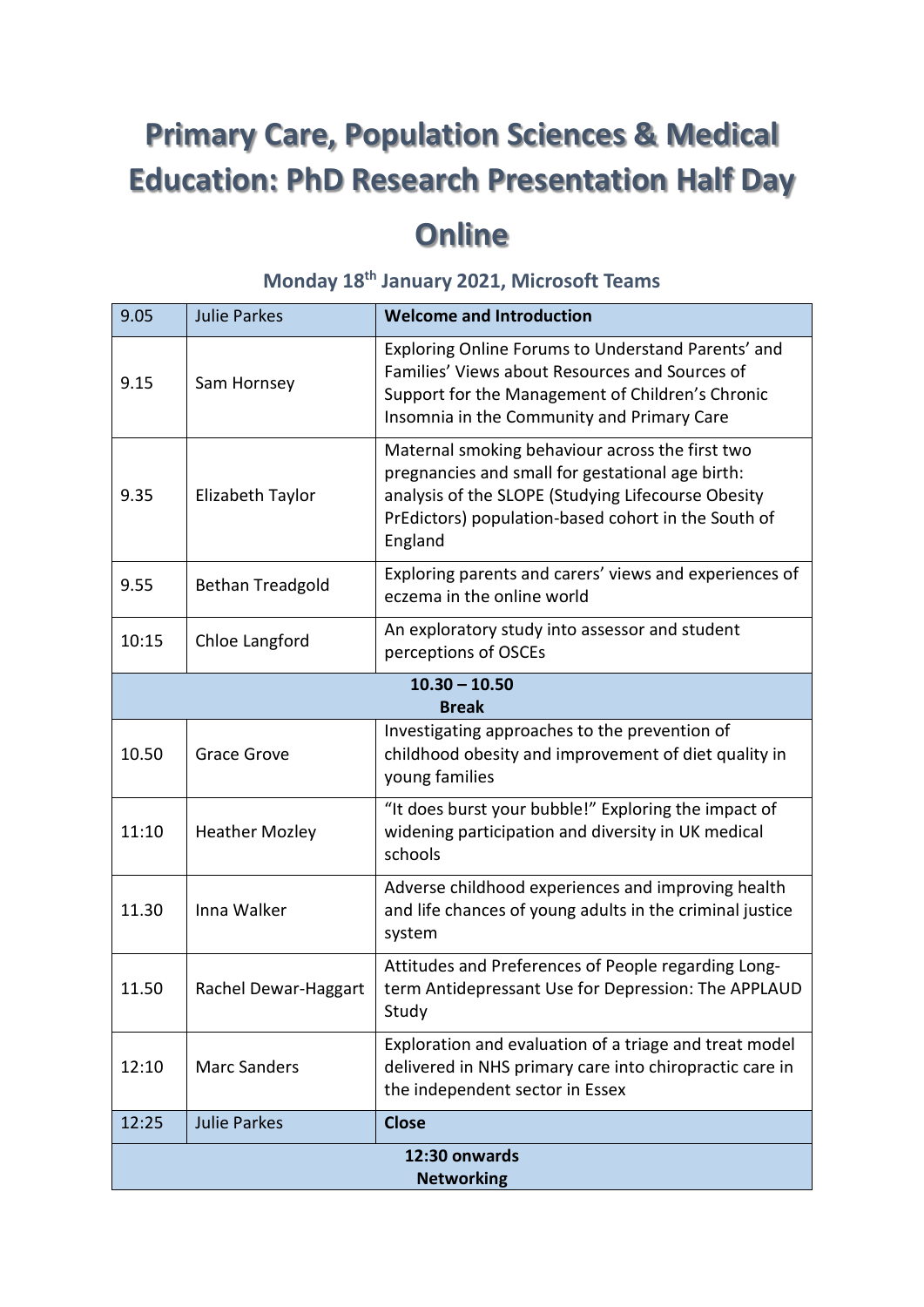Exploring Online Forums to Understand Parents' and Families' Views about Resources and Sources of Support for the Management of Children's Chronic Insomnia in the Community and Primary Care

## **Sam Hornsey**

Supervisors: Professor Hazel Everitt, Dr Beth Stuart, Dr Ingrid Muller, Dr Catherine Hill

#### **ABSTRACT**

#### **Background**

Behavioural insomnia, a form of chronic insomnia, is one of the most common sleep problems in children. Behavioural interventions are effective, however, there is limited research into how chronic insomnia is managed in primary care. Qualitative research of parents suggested that the internet is accessed for advice about sleep. No published research to date has explored what parents discuss in online forums about the management of childhood chronic insomnia in primary care.

#### **Aims**

- 1. What do parents/carers of children express in online forums about their concerns/expectations about children's sleep problems?
- 2. What online, community and primary care resources are they aware of to manage these problems?
- 3. What are their perceptions of how sleep problems are addressed in primary care?

#### **Methods**

A qualitative study exploring parental discussions about their children's sleep problems, in two public online forums. Scoping searches determined included forums and the various searches within them. 100 search results were viewed on each forum and eligible threads were downloaded into Word, and uploaded into Nvivo for inductive thematic analysis. Analysis is on-going.

# **Findings**

Approximately 326 Microsoft Word pages of data (total of 98 threads) were collected from two online UK parenting forums. Early analysis suggests that some parents describe health visitors as a source of support for behavioural sleep problems. At times, parents describe approaching GPs for other physical health problems, or as a last resort. Parents may have varied views of these health professionals, and their perceived support from them. Parents provide support online for each other, and describe accessing other resources online (e.g. social media, websites, books and apps).

#### **Discussion**

Parent/carer views about available support within primary care and the community will be highlighted. This will highlight any areas for improvement and help inform future research such as the development of support tools.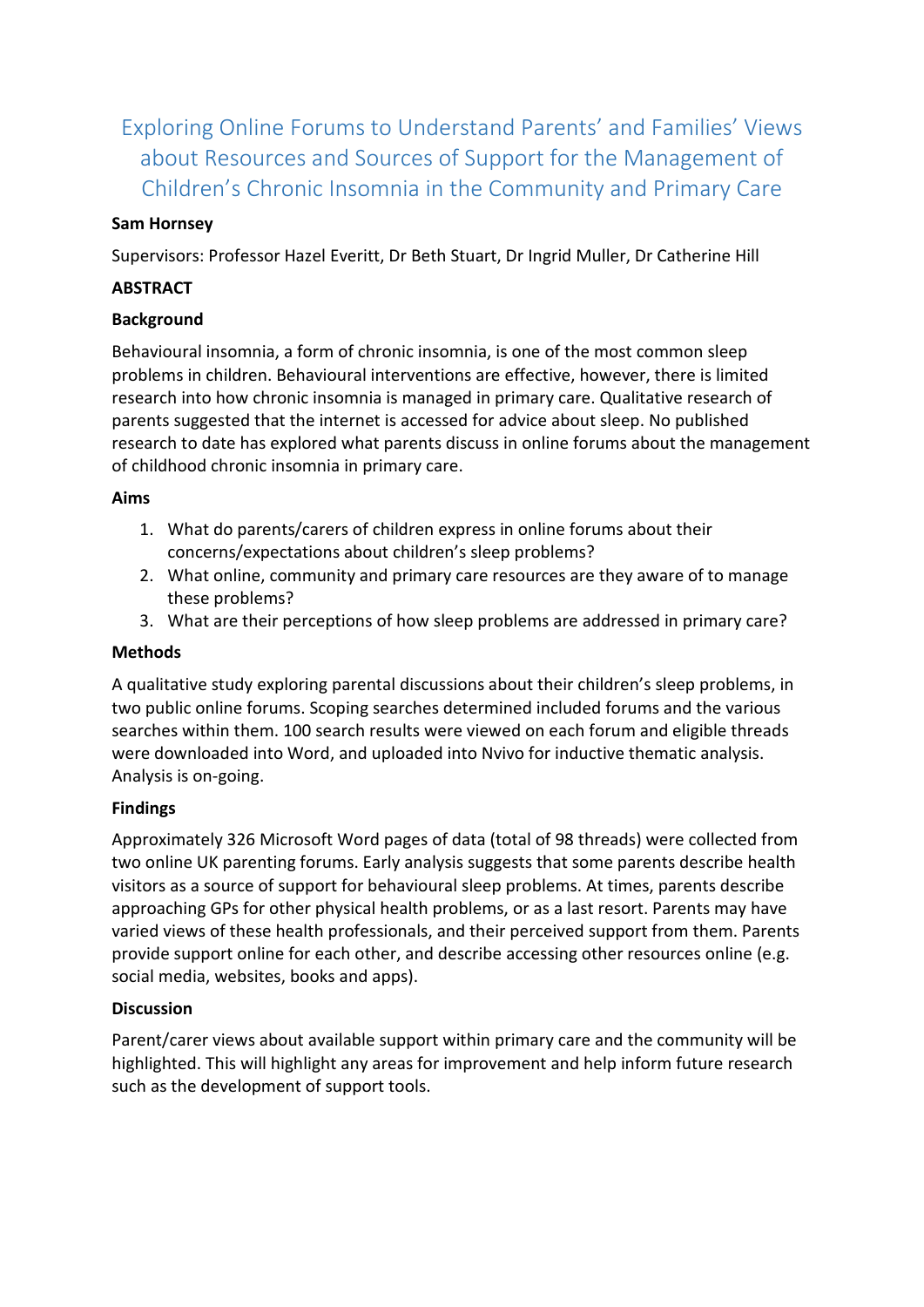Maternal smoking behaviour across the first two pregnancies and small for gestational age birth: analysis of the SLOPE (Studying Lifecourse Obesity PrEdictors) population-based cohort in the South of England

# **Elizabeth Taylor**

Supervisors: Nisreen Alwan, Keith Godfrey, Ann Berrington

# **ABSTRACT**

# **Background and aims**

Maternal smoking is established to cause adverse birth outcomes, but evidence considering the impact of maternal smoking change across successive pregnancies is sparse. We examined the association between self-reported maternal smoking during and between the first two pregnancies with the odds of small for gestational age (SGA) birth  $\left($ <10<sup>th</sup> percentile) in the second infant.

#### **Method**

Records for the first two pregnancies for 16786 women within the SLOPE (Studying Lifecourse Obesity PrEdictors) study were analysed. This is a population-based cohort of prospectively-collected anonymised antenatal and birth healthcare data (2003-2018)**.** Logistic regression was used to relate maternal smoking change to the odds of SGA birth in the second infant.

## **Results**

Compared to never smokers, mothers smoking at the start of both their first two pregnancies had increased odds of having a SGA infant in the second pregnancy. The highest odds were where ten or more cigarettes a day were smoked at the start of the second pregnancy (adjusted odds ratio (aOR) 3.12, [95% confidence interval (CI) [2.40, 4.05]). Nonsmokers at the start of the first pregnancy but who resumed/began smoking and smoked at the start of their second pregnancy, also had higher odds (2.10, [1.51, 2.94]) as did those smoking at the start of their first pregnancy who quit at any point up to the confirmation of their second pregnancy (1.50 [1.10, 2.03]).

Women who had a first infant born SGA showed a similar pattern with one exception; those smoking at the start of their first pregnancy who quit by the confirmation of their second, did not have increased odds of a further SGA infant (1.06 [0.62, 1.79]).

# **Conclusions**

Smoking in the first pregnancy was associated with SGA birth in the second pregnancy, even if the mother had quit by the time of the confirmation of the second pregnancy. Compared to never smokers, there was no increase in odds of having a further SGA infant where a mother who smoked in her first pregnancy quit up to the confirmation of her second.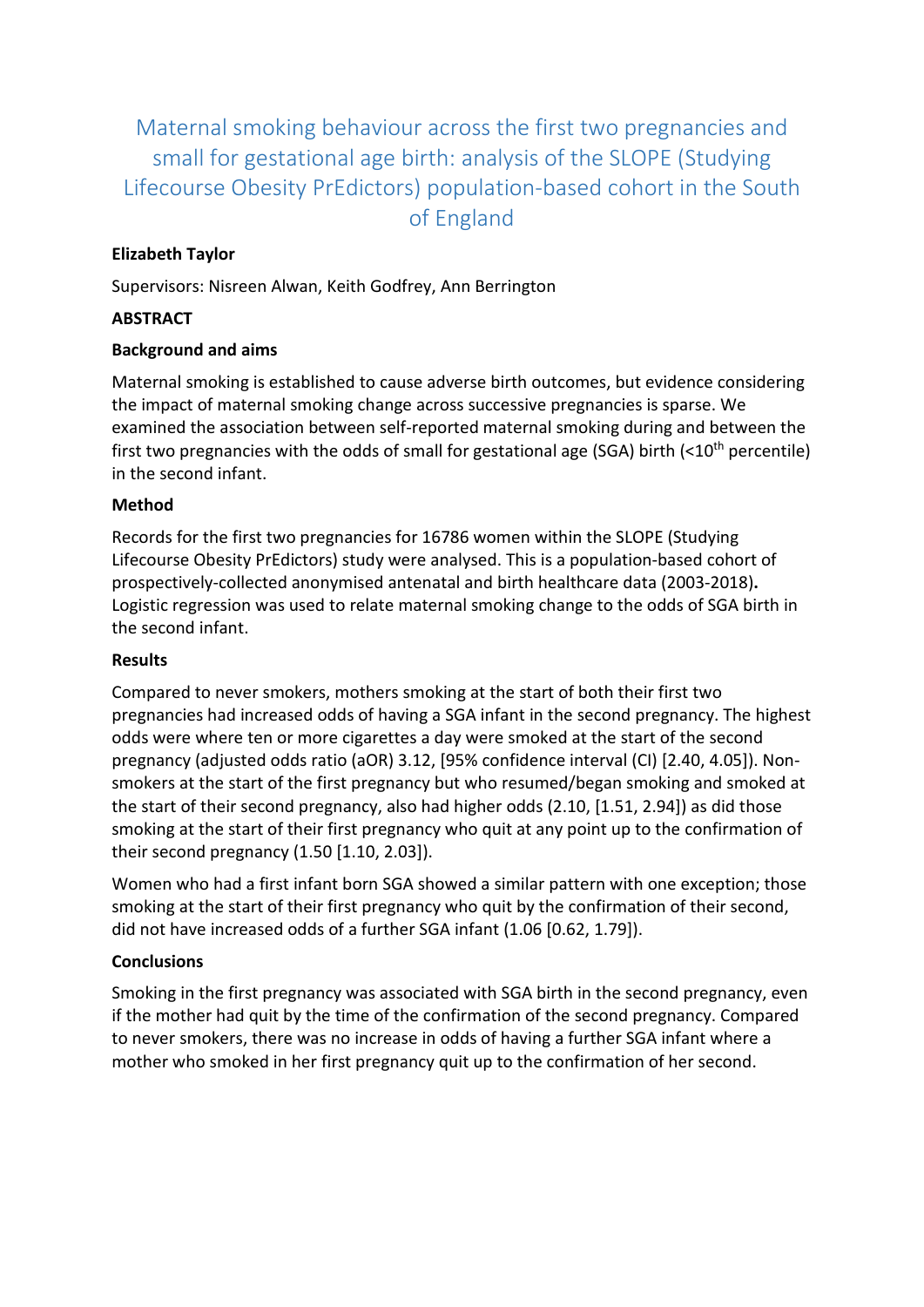# Exploring parents and carers' views and experiences of eczema in the online world

## **Bethan Treadgold**

Supervisors: Dr Ingrid Muller, Prof Miriam Santer, Dr Emma Teasdale (University of Southampton); Prof Neil Coulson (University of Nottingham)

#### **ABSTRACT**

#### **Background**

People are increasingly turning to the online world for health conditions. Accessing online health information and support can be convenient, but the volume of content has been described as bewildering and confusing. Little is known about the views and experiences of families with eczema in the online world, and how it affects the management of childhood eczema.

#### **Aims**

To identify online resources used by parents of children with eczema, to explore parental discussions in online forums, how parents make sense of online information and act upon it, and to assess the quality of online content.

#### **Methods**

Five studies were conducted: 1) a systematic review and thematic synthesis of qualitative research on parents' online experiences for long-term childhood conditions; 2) an online survey of online resources used by families with eczema; 3) a qualitative study exploring eczema discussions in online forums; 4) a quality appraisal of information shared; 5) qualitative interviews with parents about making sense of online content.

# **Results**

Parents often used online forums because their needs were not met by health professionals and occasionally when desperate for a 'miracle' cure. Information about eczema treatments was most searched for online. Parents advised each other about treatments and demanding specialist referral for 'better' care. Advice was often conveyed with certainty and portrayed parents as 'experts', whilst hesitations were also evident. Health professionals and parents revealed mixed perceptions about quality of advice, whereby some was rated as dangerous and did not meet guidelines, while the supportive intentions behind the advice was evident. Parents made sense of online content through assessing the trustworthiness, sometimes merely reading it, and other times engaging with online discussions. Parents discussed acting upon online advice.

# **Conclusions**

While parents of children with eczema experience emotional support from online forums, the varied quality of the advice is of concern.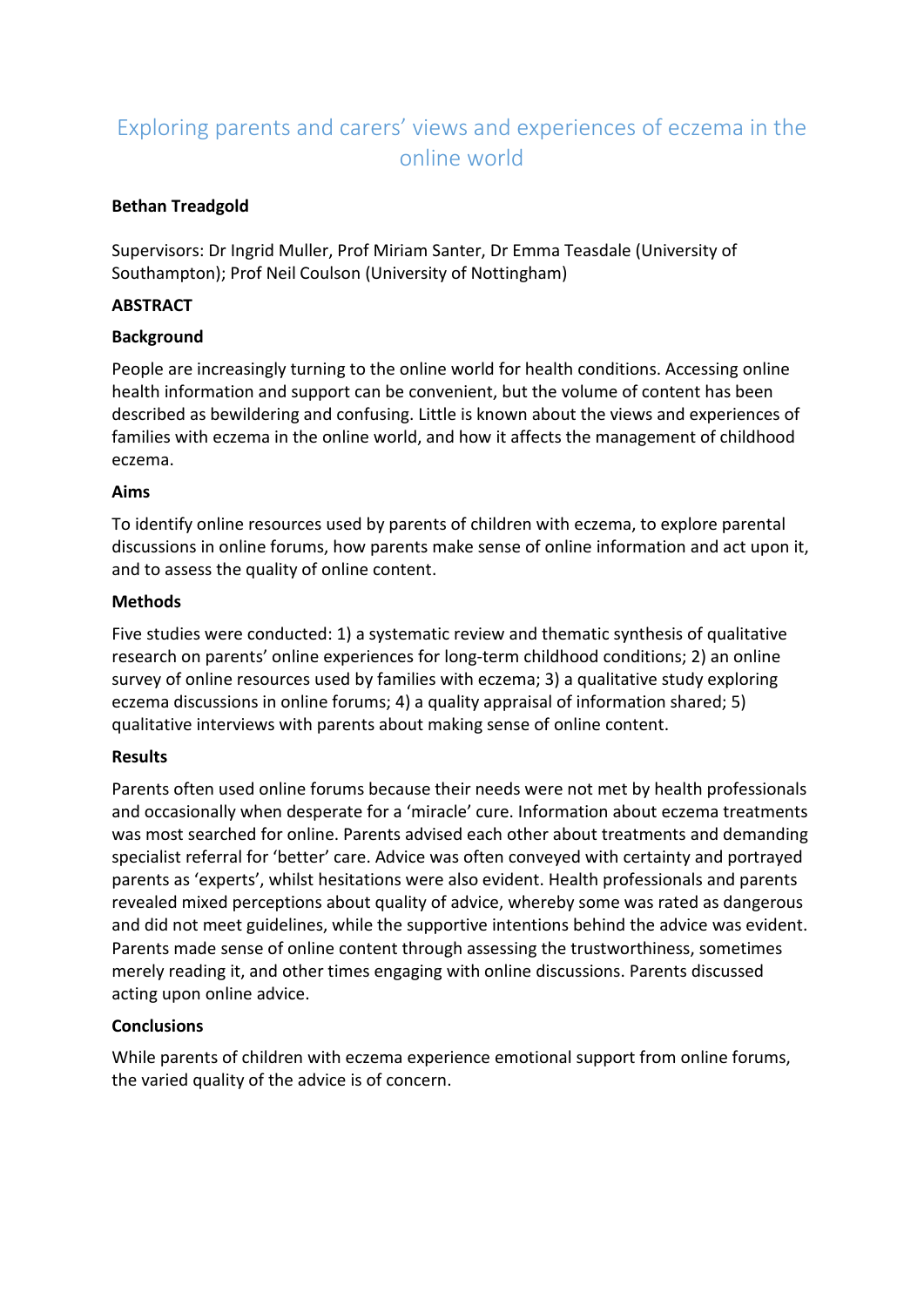# An exploratory study into assessor and student perceptions of OSCEs

## **Chloe Langford**

Supervisors: Prof Sally Curtis, Dr Sarah Rule

#### **ABSTRACT**

#### **Background**

Anecdotal evidence suggests that differential attainment in OSCEs between students on different medical programmes may be due to unconscious discrimination against students' non-standard English use.

#### **Aims**

This exploratory study aims to explore the perceptions of OSCEs held by both trained OSCE assessors and by students on the University of Southampton's Gateway to Medicine programme (BM6). Results from this would then be used to define a research question and appropriate methodology for the main PhD study.

#### **Methods**

Semi-structured interviews were conducted with 5 assessors and 4 students; questions were designed to elicit discussion of language use without using leading questions which could interfere with the responses given. Interviews were then transcribed by the researcher and analysed using inductive thematic analysis.

#### **Results**

Four main themes emerged from the data: OSCEs as an assessment method; adapting language; differing perceptions of how things 'should' be done; and student confidence. The most lucrative theme in terms of continuing research was that of 'student confidence', as a number of issues were raised which indicated that not only could OSCE performance be being impacted by a lack of self-belief and confidence on the part of the student, but also their performance in clinic, on placement, and in other assessments.

#### **Conclusions**

BM6 students' comments on the way they not only perceive themselves compared to other students, but also how they believe other students perceive them, is symptomatic of Imposter Syndrome. This has led me to pursue further research in this area, with the next phase of this research focusing on how the experiences and impact of Imposter Syndrome differ between students of different socio-economic backgrounds.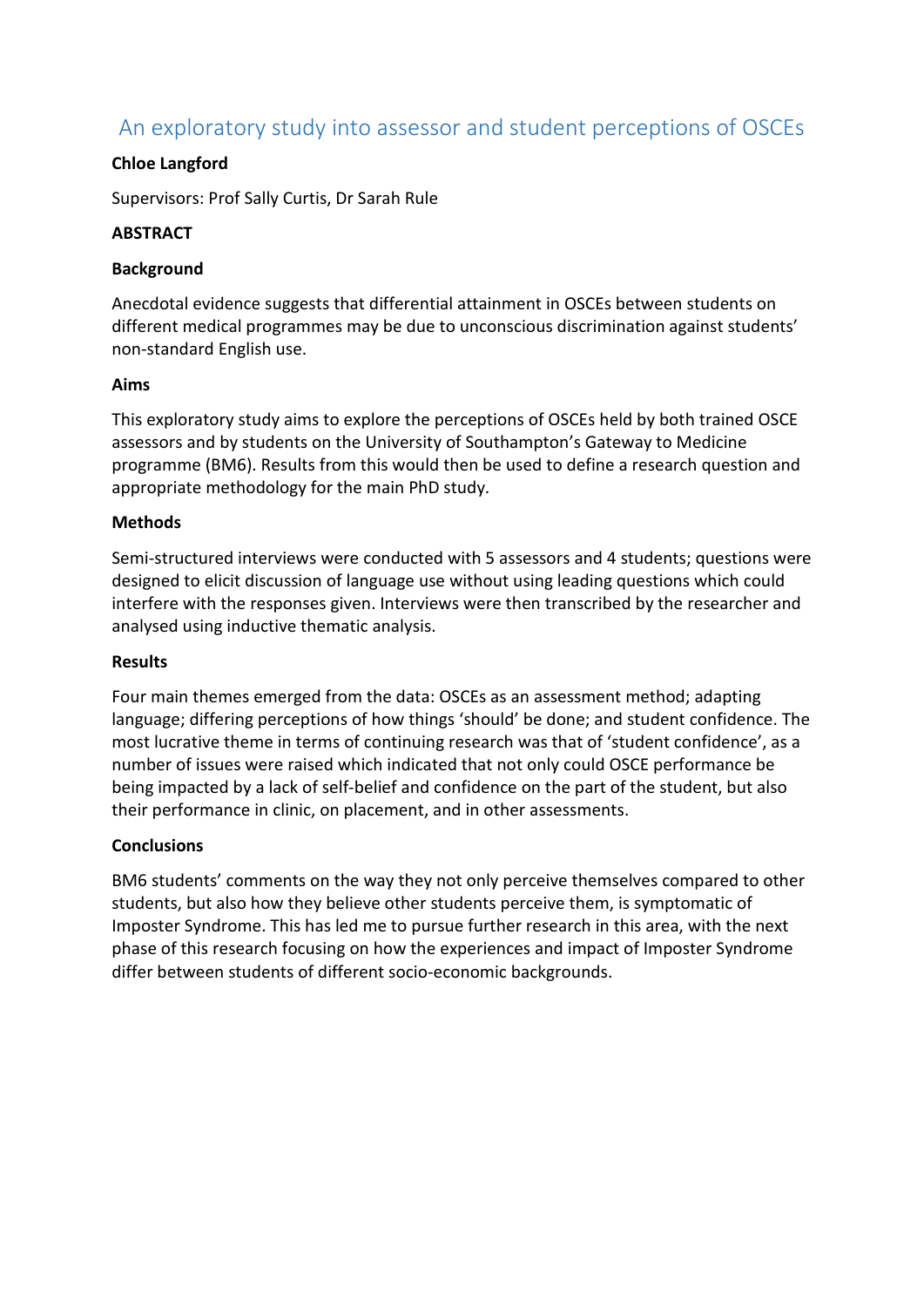# Investigating approaches to the prevention of childhood obesity and improvement of diet quality in young families

#### **Grace Grove**

Supervisors: Nisreen Alwan, Dianna Smith, Nida Ziauddeen, Jane Appleton (Oxford Brookes University)

## **ABSTRACT**

## **Background**

Childhood obesity is a public health priority, with 1 in 3 10-11 year olds classified as overweight or obese. Childhood obesity leads to numerous physical and mental health impacts for children, as well as increased risk of obesity as an adult. There are inequalities in childhood obesity, with rates among children from the most deprived areas in the UK are twice as high as rates in the least deprived areas. Child and food poverty are both increasing, and poverty, poor diet quality and food insecurity are all associated with childhood obesity.

Our group has developed a Childhood Obesity Risk Estimation tool (SLOPE CORE), which can predict childhood overweight/obesity by age 4-5 years. This has the potential to help target limited resources towards those most at risk, to try to prevent childhood obesity. In a local enhanced health visiting programme, health visitors spend significant time with vulnerable families, creating an opportunity to trial the SLOPE CORE tool in at risk groups.

#### **Aim**

The primary aim of this work is to test the feasibility, acceptability and usability of applying SLOPE CORE tool for both health visitors and parents/carers.

#### **Method**

Health visitors will be recruited to trial the SLOPE CORE tool with vulnerable families under their care. Health visitors will use the tool with several families from a range of different backgrounds before completing a system usability scale (SUS) questionnaire. Participating health visitors and families will then be invited to focus groups to gather more detailed information on the use of the tool, barriers and facilitators to use of the tool and how it could be improved.

# **Results**

Once completed, anticipated results from the study will include a SUS score and detailed qualitative information on the tool. This will inform improvements to the tool and the next stages of work, including creating an area based food poverty risk measure and exploring whether the food vouchers for low income families could be effective in improving the quality of children's diets.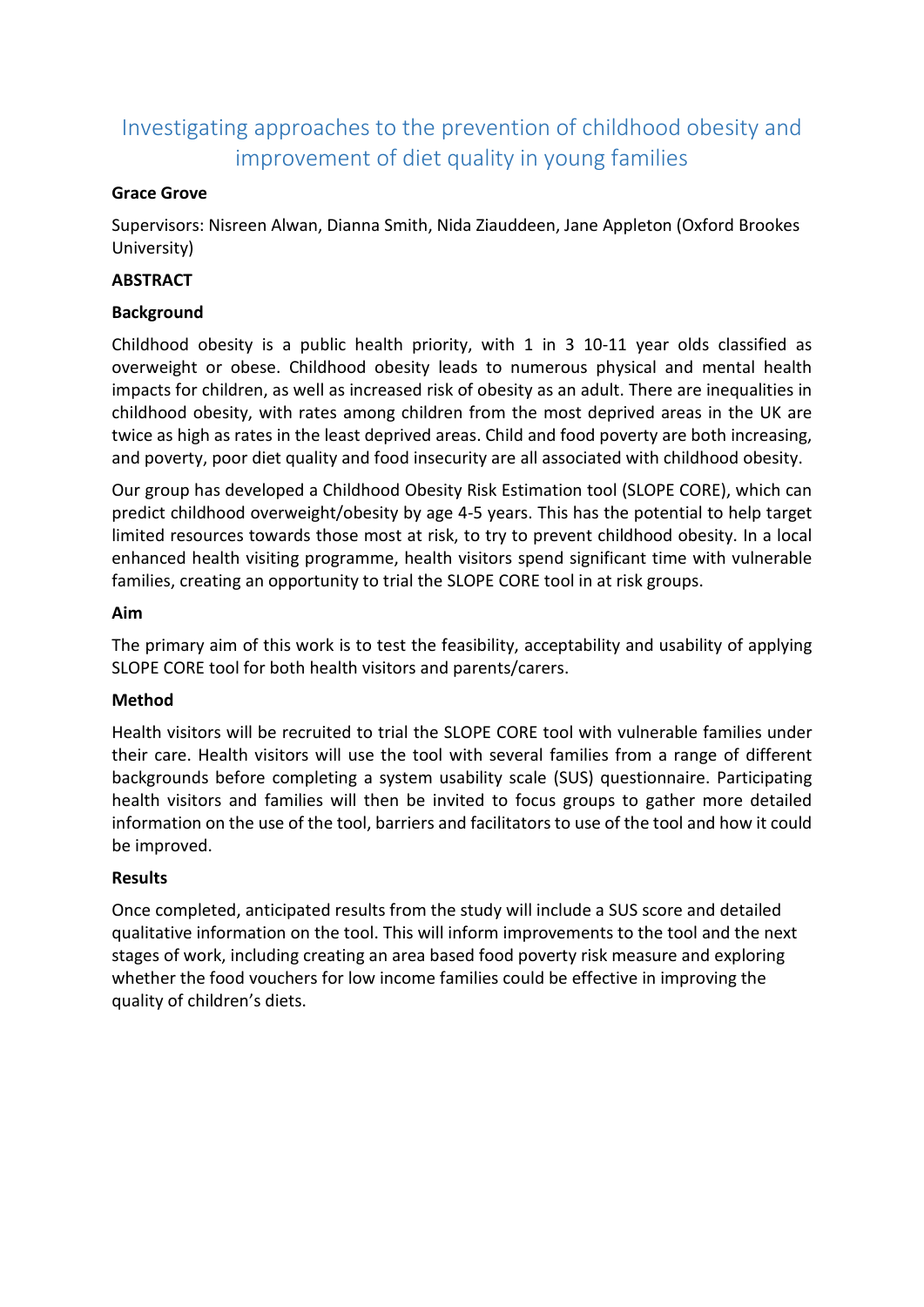# "It does burst your bubble!" Exploring the impact of widening participation and diversity in UK medical schools

#### **Heather Mozley**

Supervisors: Sally Curtis, Kath Woods-Townsend, Marcus Grace

#### **ABSTRACT**

Widening Participation and broadening diversity in medical schools are believed to benefit all students by enriching classroom discussions<sup>1</sup>, improving critical thinking<sup>2</sup>, and increasing students' preparedness to care for patients from all backgrounds<sup>3</sup>. Some researchers argue that simply admitting a diverse student body through selection may not be sufficient to realise these benefits<sup>1,3,4</sup>. Rather, they suggest that medical students from different backgrounds must develop relationships to reap the rewards. Yet, there is a paucity of research exploring intra-cohort interactions between medical students from different backgrounds<sup>5</sup>. This exploratory research aimed to identify perceptions of integration between medical students from different backgrounds and perceptions of the impact WP and diversity have on medical student learning.

This is a qualitative project, conducted within a multiple-case study research design. Focus groups were conducted with staff and students at the University of Southampton and the University of Aberdeen medical schools. Transcripts were thematically coded and analysed, and further interpreted through discussion within a qualitative research group.

Thirteen staff members and sixty-five students took part in nineteen focus groups. The perceived integration and inclusion of WP students in the wider medical cohort was different in the two institutions, which may be linked to structural differences in the implementation of WP policy. Although participants at the University of Southampton claimed that differences between students should be inconsequential, they nonetheless had a limiting effect on integration. At the University of Aberdeen, students from geographically and economically diverse backgrounds were considered to be well-integrated and there were fewer reports of stigma. Despite differences in integration, participants in both medical schools perceived and experienced myriad benefits from diversity in the medical classroom, including educational transformation. These findings raise questions about the types and qualities of interactions which facilitate transformative learning between students.

#### **References**

- 1. Whitla DK, Orfield G, Silen W, et al. Educational benefits of diversity in medical school: A survey of students. *Academic Medicine* 2003;78(5):460-66.
- 2. Antonio AL, Chang MJ, Hakuta K, et al. Effects of racial diversity on complex thinking in college students. *Psychological Science* 2004;15(8):507-10.
- 3. Saha S, Guiton G, Wimmers PF, et al. Student body racial and ethnic composition and diversity-related outcomes in US medical schools. *Jama-Journal of the American Medical Association* 2008;300(10):1135-45.
- 4. Verdonk P. When I say ... reflexivity. *Medical Education* 2015;49(2):147-48.
- 5. Woolf K, Potts HWW, Patel S, et al. The hidden medical school: A longitudinal study of how social networks form, and how they relate to academic performance. *Medical Teacher* 2012;34(7):577-86.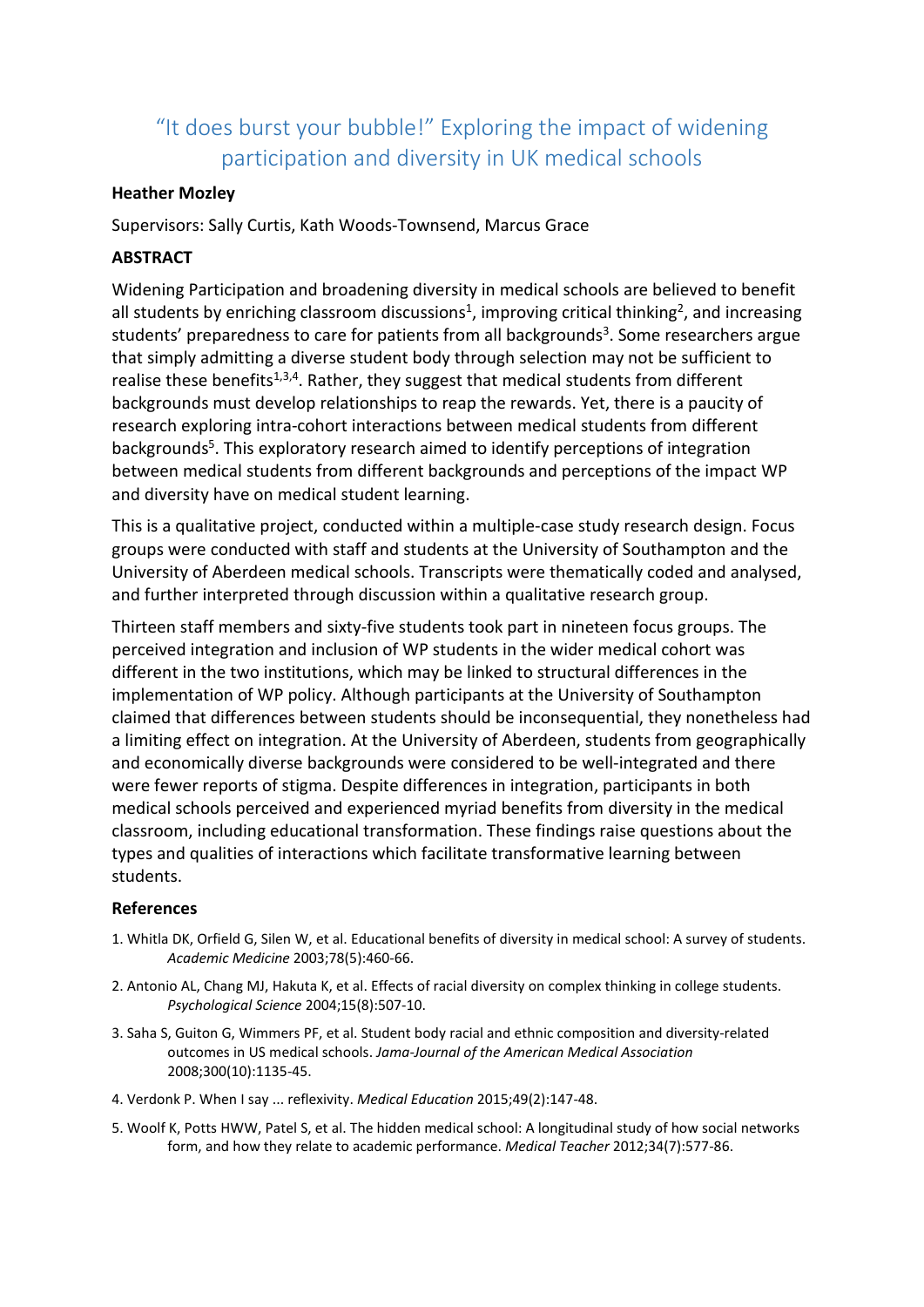# Adverse childhood experiences and improving health and life chances of young adults in the criminal justice system

## **Inna Walker**

Doctorate of Medicine (DM) supervisors: Julie Parkes, Nisreen Alwan, Sara Morgan

## **ABSTRACT**

#### **Background**

Adverse childhood experiences (ACEs), which include child abuse and maltreatment, as well as household dysfunction, present a 'chronic public health disaster'. ACEs in the children often lead to ACEs for the next generation, creating intergenerational cycling of childhood adversity and its consequences.

This DM is embedded in the Gateway Study, which evaluates an out-of-court communitybased, police-led Gateway intervention programme, aimed at improving health and wellbeing, and reducing recidivism in 18-24 year-olds who have committed low-level offences.

#### **DM components**

1. A systematic review of the effectiveness of interventions to improve mental health outcomes in children and young adults with a history of ACEs

A systematic review of interventional studies with participants younger than 25 years, published in English since 1 January 1990. 16,564 records were originally identified, and 32 were included in the final analysis.

# 2. The Gateway Study

The randomised controlled trial component of the study was in the pilot stage when it was suspended in March. In close collaboration with Hampshire Constabulary and our partners at the University of York, the methods were redesigned to comply with COVID-19 restrictions, and the trial was restarted in September 2020 as the second pilot. To date 76 participants have been recruited, with the target sample size of 334.

As a consequence, the original research questions of the DM are currently being reviewed, in order to enable completion within the DM timelines.

The Gateway Study inherently has a number of characteristics known to affect recruitment and retention, due to its community setting, with a target population of young people known to have committed offences, with frequently associated addiction issues and unstable living arrangements. To date this combination of factors has resulted in numerous learning opportunities on barriers to participation and ways of overcoming these.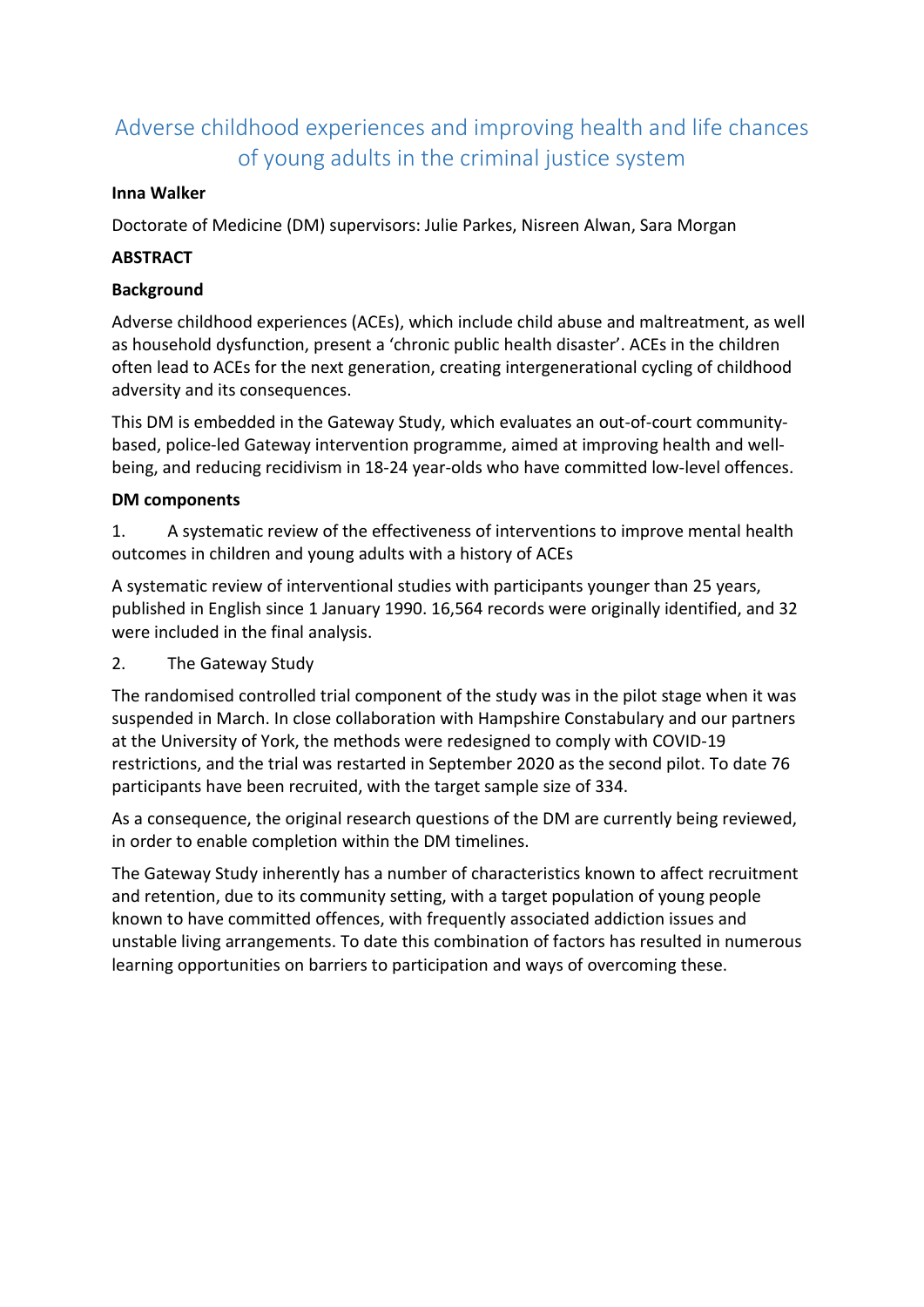# Attitudes and Preferences of People regarding Long-term Antidepressant Use for Depression: The APPLAUD Study

#### **Rachel Dewar-Haggart**

Supervisors: Prof Tony Kendrick, Dr Felicity Bishop, Dr Adam Geraghty, Dr Ingrid Muller

## **ABSTRACT**

Between 2009 and 2013, the number of antidepressant prescriptions rose by 36%, while the prevalence of depression rose by only 3.9%, due to the rise in long-term use. Some patients have no evidence-based indications to continue long-term antidepressants, and could stop treatment. However, many are prepared to continue indefinitely. Patient beliefs and attitudes towards antidepressant treatment may be important in determining their use and subsequent depression management.

The PhD aimed to investigate constructs of the Theory of Planned Behaviour and other psychological models of health behaviour, to see whether beliefs and attitudes predict the intentions of patients to stop or continue long-term antidepressant use, and if these intentions are translated into actual behaviour.

An embedded-mixed methods study was conducted. Three hundred and forty-four patients from primary care practices receiving antidepressant treatment for two years or more completed postal and online questionnaires concerning their beliefs about long-term antidepressant use, and their intentions to stop or continue treatment. Notes reviews were conducted for these patients to determine whether patients continued or started to discontinue antidepressant use six months after completing the questionnaire.

The majority of participants had no intention to discontinue antidepressants within six months of completing the questionnaires. The notes reviews showed that most participants did not stop taking antidepressants, and requested repeat prescriptions using remote measures.

The findings suggest that patients on long-term antidepressant use do not attend regular review with their GP. A lack of discussion around discontinuation may explain why patients have no intention to stop treatment. Further analysis is required to determine what factors may be bigger predictors to stop or continue treatment.